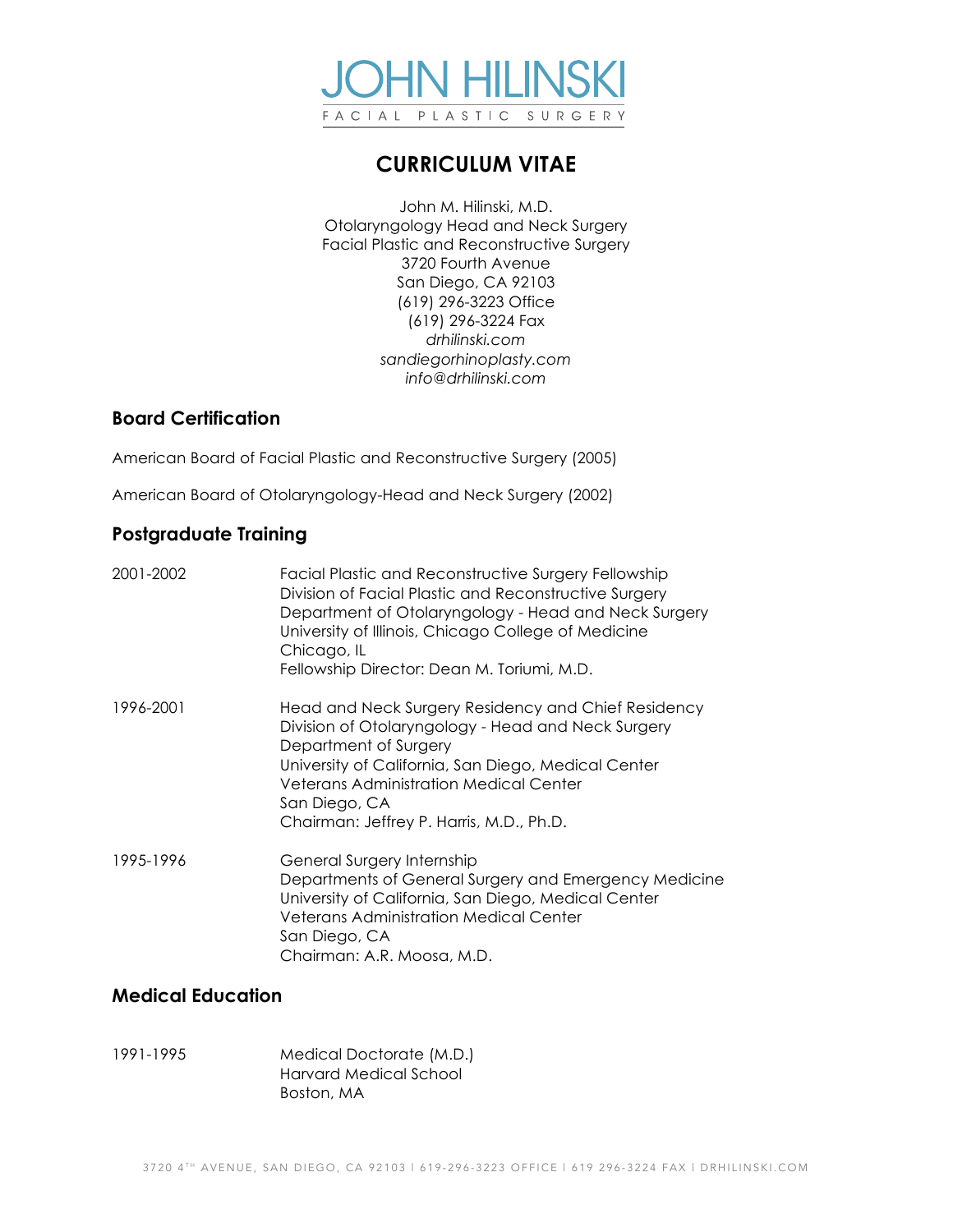

# **Undergraduate Education**

| 1989-1991 | <b>Biological Studies</b>  |
|-----------|----------------------------|
|           | San Diego State University |
|           | San Diego, CA              |

#### **Private Practice**

2005-present Owner and Medical Director Facial Plastic and Reconstructive Surgery Otolaryngology – Head and Neck Surgery The Hilinski Clinic San Diego Face and Neck Specialties, PC San Diego, CA

# **Group Practice**

2002-2005 Staff Surgeon Otolaryngology – Head and Neck Surgery Facial Plastic and Reconstructive Surgery Scripps Clinic Medical Group Division of Otolaryngology – Head and Neck Surgery La Jolla, CA

# **Staff Appointments**

2014-present Staff Surgeon Scripps Mercy Hospital San Diego, CA 2010-present Staff Surgeon The Hilinski Ambulatory Surgery Center San Diego, CA 2002-2013 Staff Surgeon Scripps Green Hospital Division of Head and Neck La Jolla, CA 2005-2008 Staff Surgeon Sharp Memorial Hospital San Diego, CA

# **Academic Appointments**

2002-2010 Clinical Instructor in Surgery Division of Otolaryngology - Head and Neck Surgery Department of Surgery University of California San Diego Medical Center San Diego, CA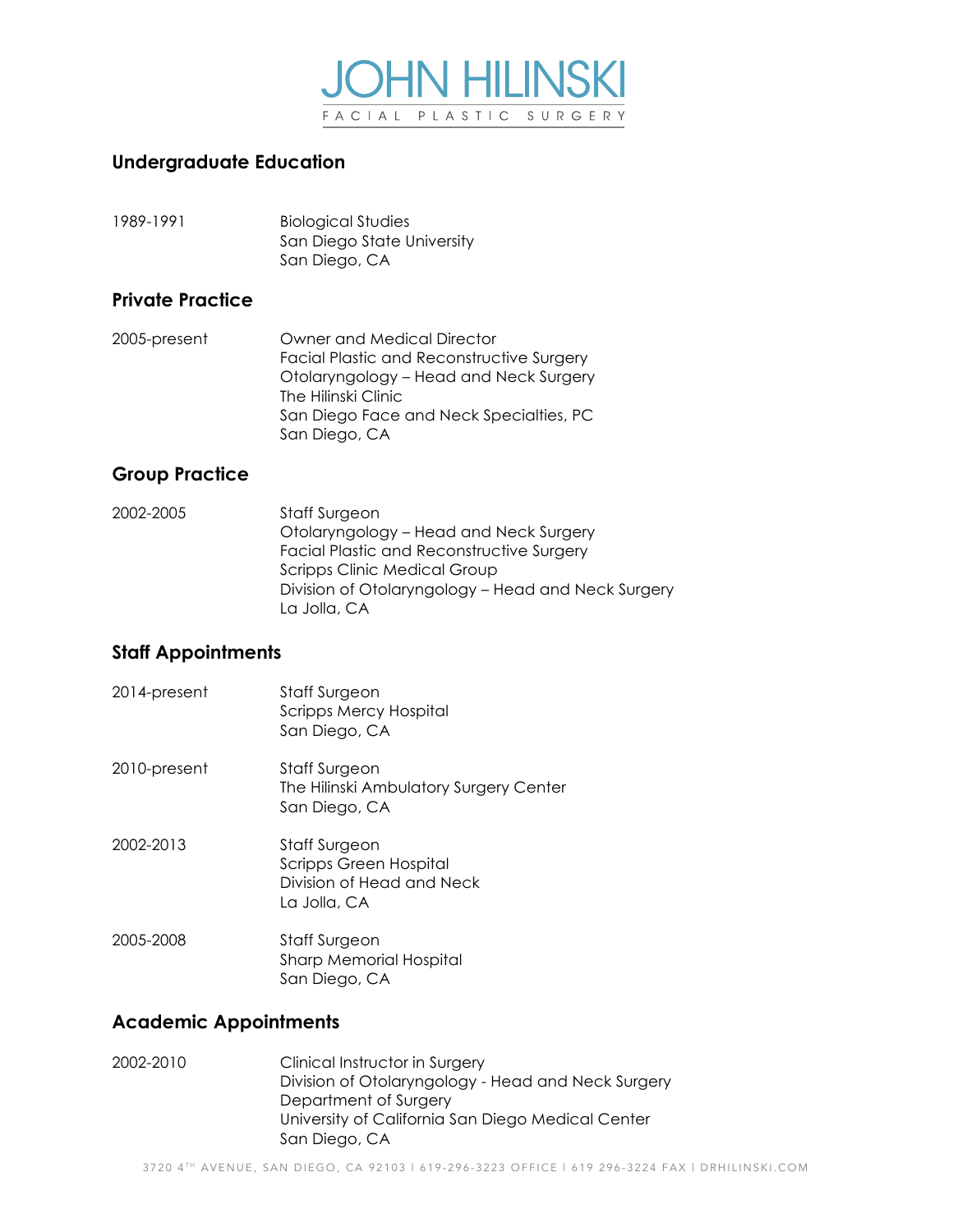

- 2002-2010 Clinical Instructor in Surgery Facial Plastic and Reconstructive Surgery Otolaryngology - Head and Neck Surgery Department of Surgery Veterans Administration Medical Center La Jolla, CA
- 2001-2002 Clinical Instructor in Surgery Otolaryngology - Head and Neck Surgery and Facial Plastic and Reconstructive Surgery Department of Otolaryngology - Head and Neck Surgery University of Illinois, Chicago College of Medicine Chicago, IL

## **Other Clinical Experience**

2010-present Owner and Medical Director The Hilinski Ambulatory Surgery Center San Diego, CA 2005-present Surgical consultant for the San Diego Chargers 1998-2001 Urgent Care Clinic Physician Sharp Rees-Stealy Medical Group San Diego, CA

#### **Licensure**

- 1996-present California
- 2001-2002 Illinois

#### **Software Development**

2015-present Co-Founder and Chief Executive Officer SurgLogs, Inc Automated software for surgery center compliance

#### **Political Appointments**

2007-2008 Appointment by California Governor Arnold Schwarzenegger California Health Facilities Finance Authority Sacramento, CA

#### **Charitable Work**

2010-present Co-Founder of The Hilinski Foundation for Surgery – A Non-Profit Organization Providing charitable facial plastic surgery to underprivileged youth in San Diego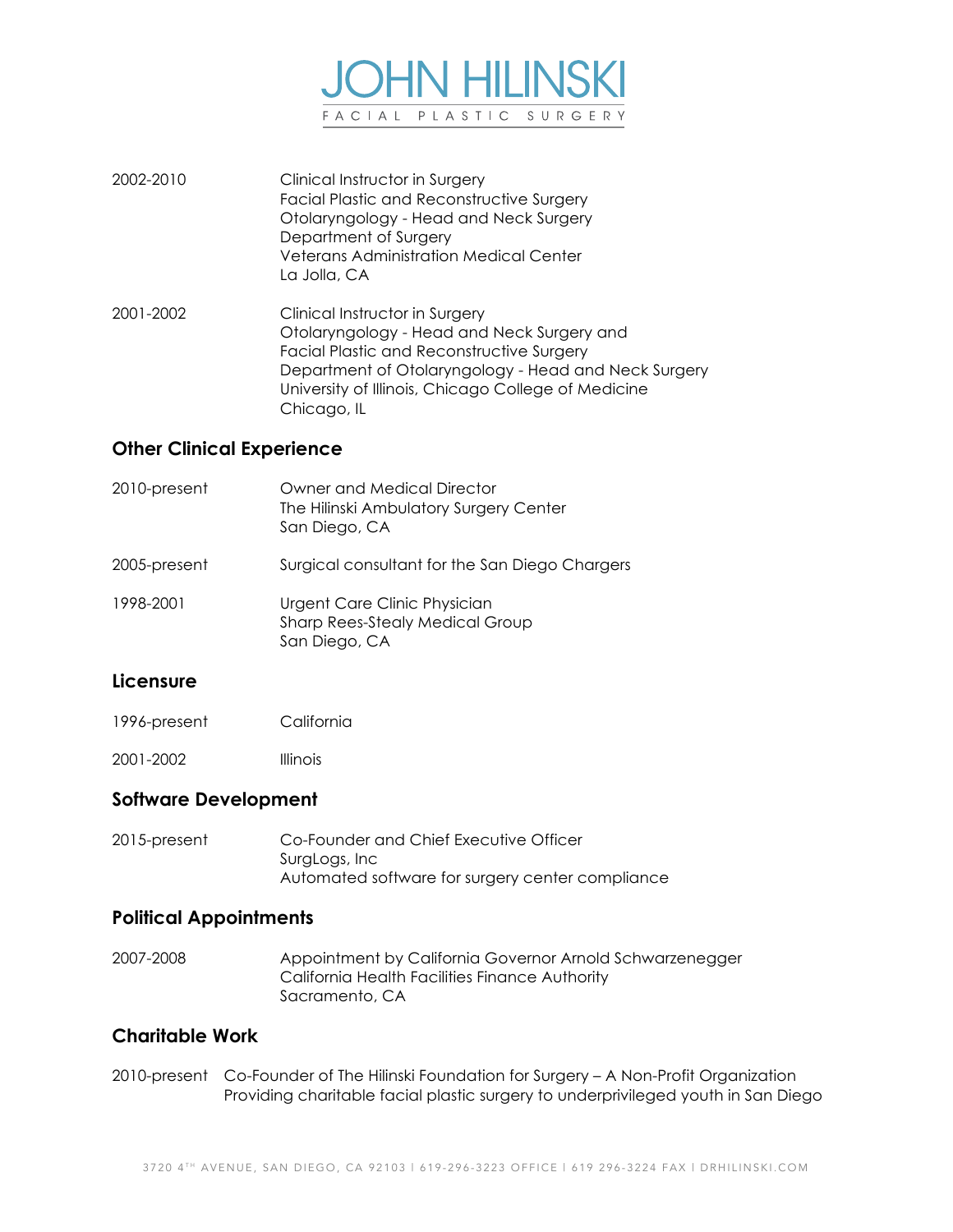

# **Academic Honors and Awards**

- 2000-2001 Chairman's Award, Division of Otolaryngology-Head and Neck Surgery, Department of Surgery, University of California San Diego
- 1999-2000 Outstanding Resident Academic Achievement Award, Division of Otolaryngology-Head and Neck Surgery, Department of Surgery, University of California San Diego
- 1994 National Institutes of Health Research Training Award, Harvard Medical School
- 1994 Okinawan Kenjin Kai Medical Scholarship, Harvard Medical School
- 1992 Japanese Medical Society of America, Hiromi Shinya Scholarship, Harvard Medical School
- 1991 The Halper Foundation National Medical Student Scholarship, Harvard Medical School
- 1991 Japanese Medical Society of America, Japanese Pharmaceutical Group Award, Harvard Medical School
- 1991 Japanese-American Citizens League, Kuwahara Medical Scholarship, Harvard Medical School
- 1991 Summa Cum Laude with Distinction in Biologic Science, San Diego State University
- 1990 American Heart Association Undergraduate Research Fellowship Recipient
- 1990 Dr. Mabel Myer Biological Sciences Scholarship, San Diego State University
- 1989 College of Sciences Student Council Scholarship, San Diego State University
- 1987-1991 Dean's List Honors, San Diego State University

## **Research Experience**

- 2014-2015 Clinical Research Consultant "NeoV1064 for temporary increase of clear nails in patients having onychomycosis" neoLaser
- 1997-1998 National Institutes of Health Post-doctoral Research Fellowship Division of Otolaryngology - Head and Neck Surgery Molecular Pharmacology Laboratory University of California, San Diego Cancer Center "Elucidation of molecular pathways and differential gene expression in cisplatin and retinoic acid-injured head and neck squamous cell carcinoma"
- 1994-1995 Independent Research Project Harvard Medical School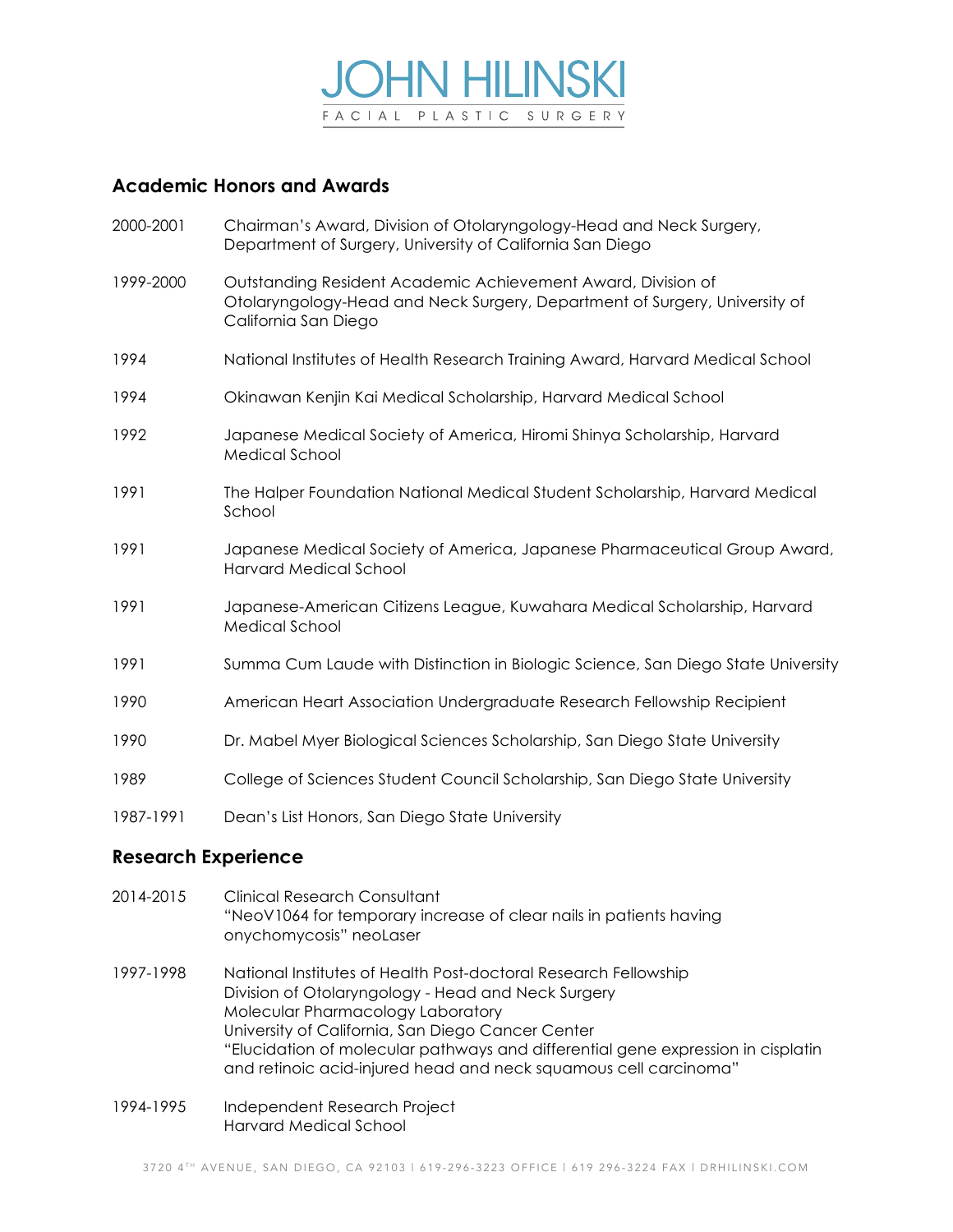

Massachusetts Eye and Ear Infirmary Clinical Outcomes Research Unit "Patient-relevant clinical outcomes studies as applied in a variety of otolaryngology-head and neck diseases"

- 1992 National Institutes of Health Research Training Grant Harvard Medical School and Division of Cardiology Department of Medicine University of California, San Diego School of Medicine "Myocardial B-adrenoreceptor adenylate cyclase system alterations in chronic dynamic exercise"
- 1990-1991 American Heart Association Research Fellowship Division of Cardiology, Department of Medicine University of California, San Diego, School of Medicine "Altered signal transduction in pressure-overload heart failure"

# **Book Chapters**

Hilinski JM, Cohen SR. Soft Tissue Augmentation with Artefill. *Facial Plastic Surgery*. Thieme Medical Publishers, Volume 25 (2): 114-119, 2009.

Hilinski JM, Cohen SR. *Volumetric Use of Injectable Fillers in the Face*. Techniques in Aesthetic Plastic Surgery Series: Facial Rejuvenation with Fillers. Eds. Cohen and Born. Elsevier Ltd, 2009.

Hilinski JM, Toriumi DM. The Ageing Face. Scott Brown's Otorhinolaryngology Head and Neck Surgery. 7<sup>th</sup> Edition. May 2008.

#### **Editorial Review**

Reviewer for Ophthalmic Plastic and Reconstructive Surgery, 2014.

Reviewer for International Journal of Medical Sciences, 2011.

Reviewer for Archives of Facial Plastic Surgery, 2007-present.

#### **Medical Board Experience**

2010-present Member of the Expert Reviewer Program Medical Board of California Sacramento, CA

#### **Clinical Trials Experience**

Food and Drug Administration (FDA) Clinical Trial Investigator. FulFil Lip EIFFEL Study by Evera Medical. 2008-2009.

# **Medical Advisory Experience**

The Rhinoplasty Society, Member of the Corporate Support/Grant/Industry Panel Committee. 2016-2017.

3720 4TH AVENUE, SAN DIEGO, CA 92103 | 619-296-3223 OFFICE | 619 296-3224 FAX | DRHILINSKI.COM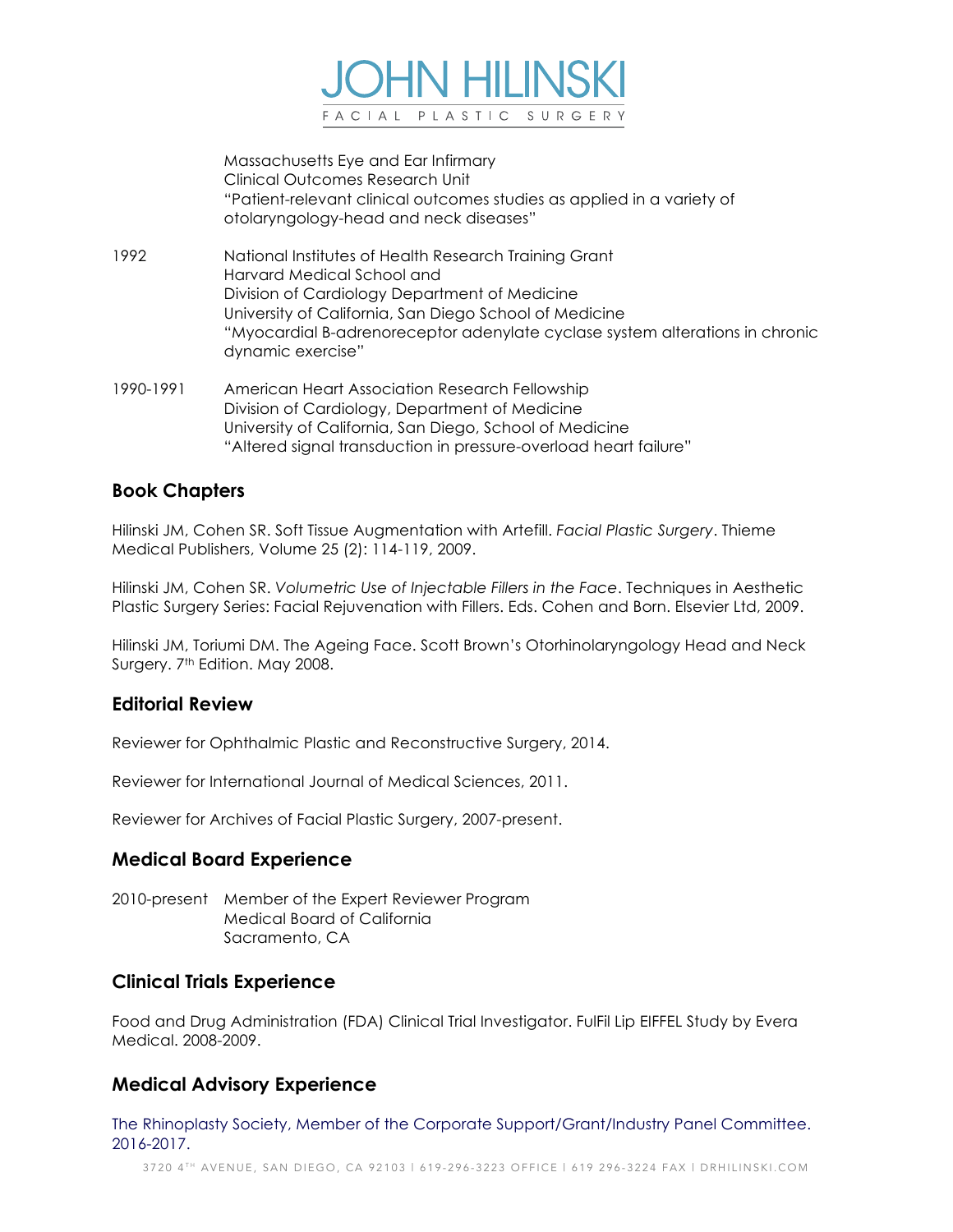

The Rhinoplasty Society, Member of the International Society Committee. 2016-2017.

Member of the Medical Advisory Board. Suneva Medical. San Diego, CA. 2010-2011.

# **Consulting and Corporate Involvement**

Clinical instructor and practice consultant. Suneva Medical. San Diego, CA. 2009-present.

Cosmetic and plastic surgery consultant. Gerson Lehrman Group Councils, Austin, TX, 2007 present.

Invited Participant - Syneron ELOS Leadership Academy. The Fairmont Hotel. San Francisco, CA. June 22-24, 2007.

#### **Publications**

Rümmelein B, Hilinski J, Shapira, G, neoV1064 for temporary increase of clear nails in patients having onychomycosis, February 2015 (white paper).

Collins J, Harvey J, Hilinski JM, Reconstructing the Gauge Earlobe Defect, *JAMA Facial Plast Surg*. Published online December 18, 2014.

Hilinski JM, Beros A, Watson D. Spreader grafts in rhinoplasty, Plastic Surgery, Emedicine World Medical Library, Emedicine.com, May 2008.

Hilinski JM, Revis DR, Seagle MB. Skin Resurfacing: Chemical Peels, Otolaryngology and Facial Plastic Surgery, Emedicine World Medical Library, Emedicine.com, May 2008.

Mobley SR, Hilinski JM, Toriumi DM. Tissue adhesives in facial plastic and reconstructive surgery, Facial Plastics Clinics of North America, 10(2002): 147-154.

Hilinski JM, Kim T, Harris JP. Post-traumatic pseudocerebrospinal fluid rhinorrhea, Otology and Neurotology, September 2001; 22(5).

Beros A, Hilinski JM, Moe KS. Gracilis muscle free tissue transfer, Otolaryngology and Facial Plastic Surgery, Emedicine World Medical Library, Emedicine.com, June 2001.

Byrne P, Hilinski JM, Hilger P. Facial nerve repair, Otolaryngology and Facial Plastic Surgery, Emedicine World Medical Library, Emedicine.com, May 2001.

Hilinski JM, Moe KS. Vertical dome division in rhinoplasty, Otolaryngology and Facial Plastic Surgery, Emedicine World Medical Library, Emedicine.com, June 2001.

Johnsson A, Zeelenberg I, Min Y, Hilinski J, Berry C, Howell SB, Los, G. Identification of genes differentially expressed in association with acquired cisplatin resistance, British Journal of Cancer, 2000 Oct; 83(8): 1047-1054.

Wong JG, Hilinski J, Los G. Analysis of SSH libraries generated from ATRA treated UMSCC10b cells, Journal of Investigative Medicine, vol. 47 (2): 61A, Feb 1999.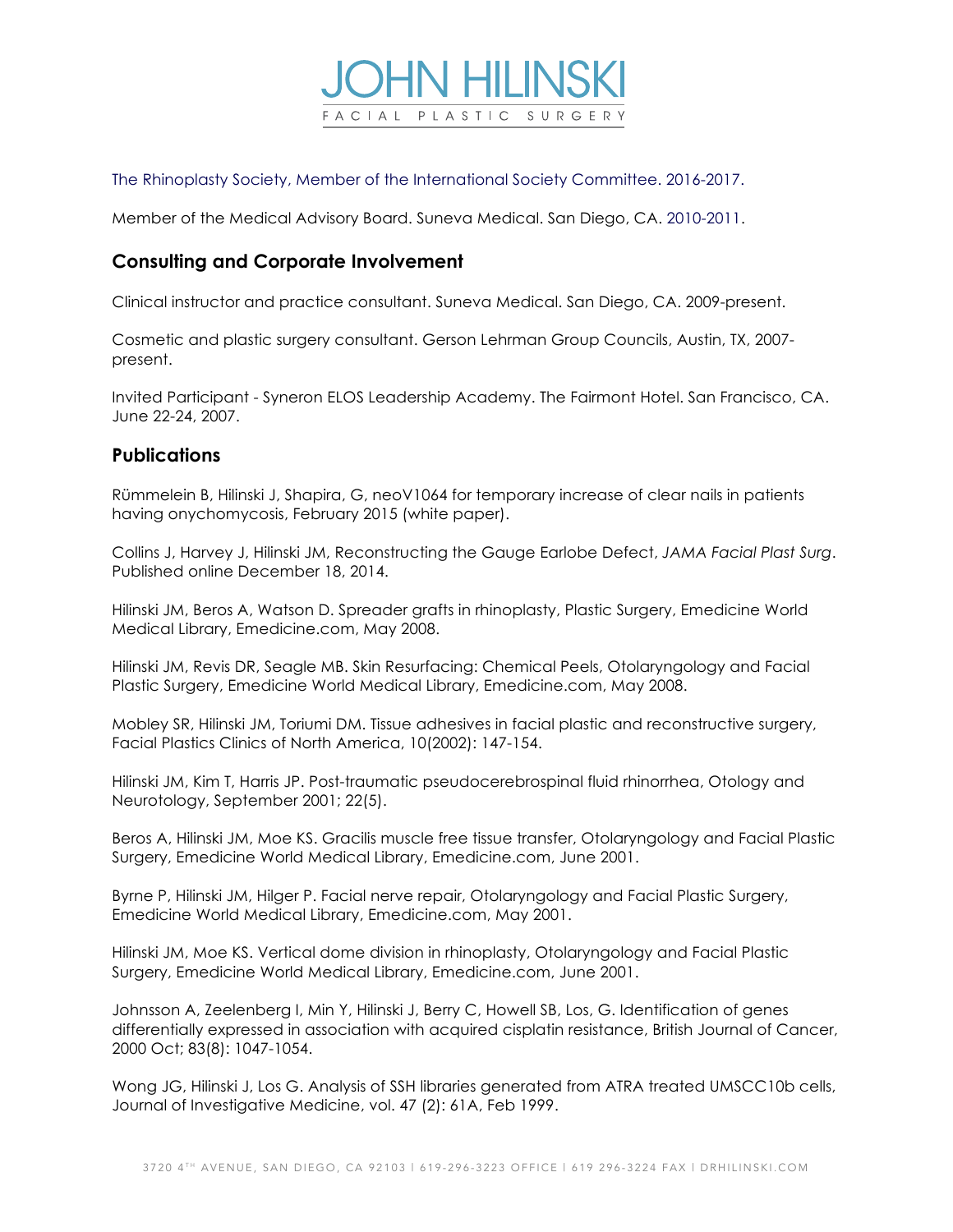

Hosseinzadeh M, Hilinski J, Turner WJD, Harris JP. Meniere disease caused by an anomalous vein of the vestibular aqueduct, Archives of Otolaryngology Head and Neck Surgery, 1998; 124: 695- 698.

Gliklich RE, Hilinski JM. Longitudinal sensitivity of generic and specific health measures in chronic sinusitis, Quality of Life Research, 4:27-32, 1995.

# **Abstracts**

Min Y, Hilinski J, Zeelenberg I, Johnsson A, Weiner D, Byrne P, de Bruin R, Christen R, Howell S, Los G. "A molecular approach to the rapid assessment of tumor response", presented at the American Association for Cancer Research Annual Meeting, March 28-April 1, 1998, New Orleans, LA.

## **Presentations**

"Polymethylmethacrylate Injections: My Long-term Experience." Advanced Aesthetics & Cosmetic Dermatology Los Angeles, The Ritz Carlton Marina Del Rey, CA, January 27-29, 2017.

"Facial Contouring with Poly-L-Lactic Acid." Advanced Aesthetics & Cosmetic Dermatology Los Angeles, The Ritz Carlton Marina Del Rey, CA, January 27-29, 2017.

"Nasal Tip Rhinoplasty: Common Problems and My Evolving Approach." Aesthetic Surgery Grand Rounds, University of California, San Diego, Division of Plastic Surgery, August 24, 2016.

"Peri-Oral Cosmetic Enhancement: My Approach." The 3<sup>rd</sup> Ultimate Aesthetic Training Workshop, The Four Seasons Hotel, Beverly Hills, CA, May 14, 2016.

"Facial Contouring with Sculptra." The 3rd Ultimate Aesthetic Training Workshop, The Four Seasons Hotel, Beverly Hills, CA, May 14, 2016.

"Bellafill Facial Reshaping." The 3rd Ultimate Aesthetic Training Workshop, The Four Seasons Hotel, Beverly Hills, CA, May 14, 2016.

"Use of Blunt-tipped Cannulas for Injectable Fillers." The Ultimate Aesthetic Training Workshop, The Luxe Hotel, Beverly Hills, CA, October 10, 2015.

"Facial Reshaping with Poly-L-Lactic Acid." The Ultimate Aesthetic Training Workshop, The Luxe Hotel, Beverly Hills, CA, October 10, 2015.

"Use of Polymethylmethacralate in Facial Contouring." The Ultimate Aesthetic Training Workshop, The Luxe Hotel, Beverly Hills, CA, October 10, 2015.

"Nasal Tip Refinement: Tips and Techniques." Aesthetic Surgery Grand Rounds, University of California, San Diego, Division of Plastic Surgery, September 3, 2014.

"Updates In My Ethnic Rhinoplasty Practice." Aesthetic Surgery Grand Rounds, University of California, San Diego, Division of Plastic Surgery, Goldberg Auditorium. August 14, 2013.

"Ethnic Rhinoplasty." California Society of Plastic Surgeons, Hotel Del Coronado, CA. May 28, 2012.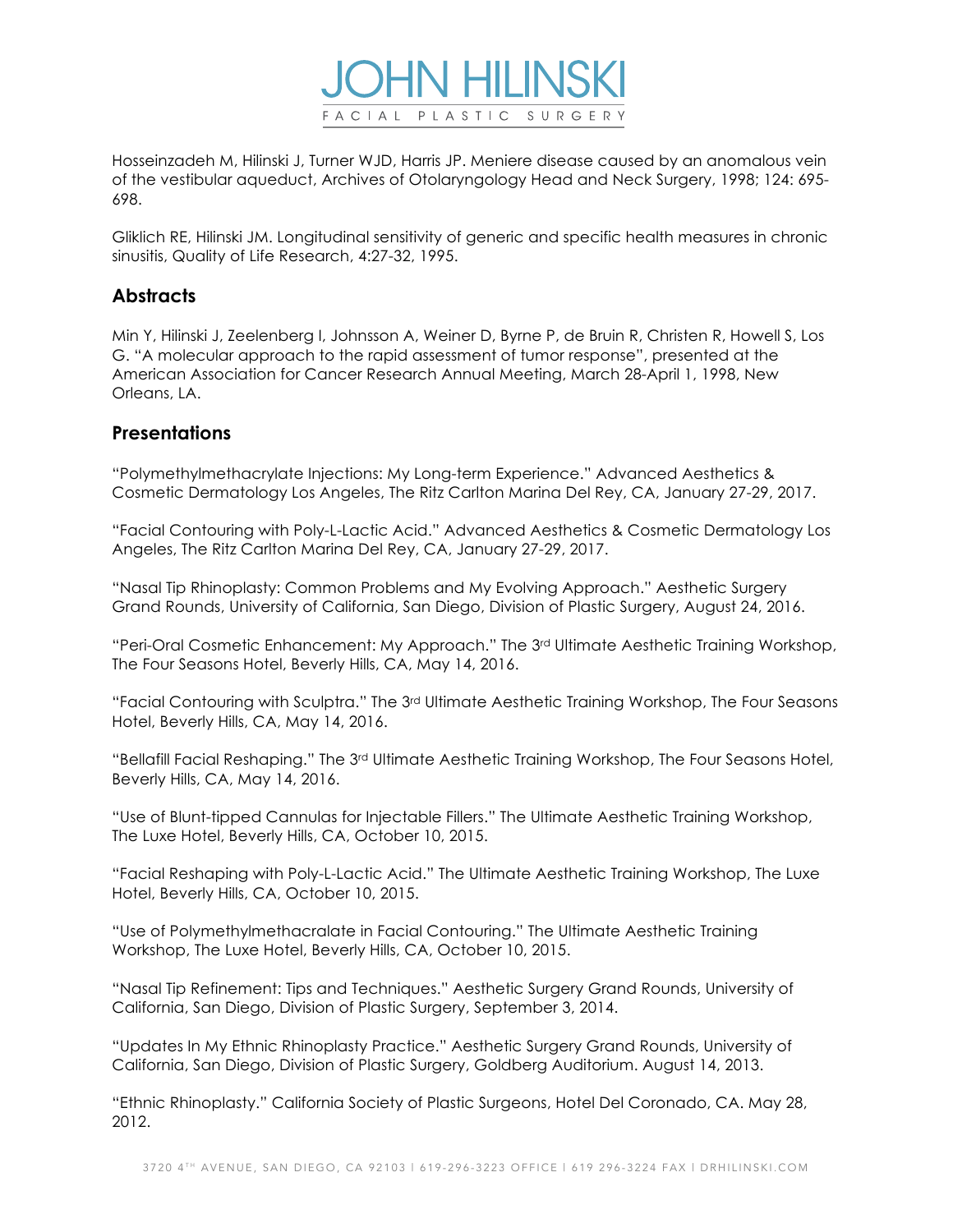

"Nasal Reconstruction for Cutaneous Malignancies." California Society of Plastic Surgeons, Hotel Del Coronado, CA. May 27, 2012.

"Rhinoplasty Pearls." Aesthetic Surgery Grand Rounds. University of California, San Diego, Division of Plastic Surgery, Goldberg Auditorium. November 13, 2010.

Management of the Short Nose in Revision Rhinoplasty. Goldberg Auditorium. Division of Otolaryngology Head and Neck Surgery. Department of Surgery. UCSD School of Medicine. La Jolla. CA. June 22, 2007.

"The Face," Invited Lecturer, Human Anatomy Series, Garren Auditorium, UCSD School of Medicine, La Jolla, CA. 2006.

"The Face," Invited Lecturer, Human Anatomy Series, Garren Auditorium, UCSD School of Medicine, La Jolla, CA, 2005.

"Principles of soft tissue surgery," 21st Annual Cutaneous Surgery and Dermatology Course, University of California, San Diego, La Jolla Marriott, June 14-19, 2004.

"Rhinoplasty: structural grafting for nasal base deformities," Department of Surgery, Scripps Green Hospital, La Jolla, CA, December 5, 2003.

"The Face," Invited Lecturer, Human Anatomy Series, Garren Auditorium, UCSD School of Medicine, La Jolla, CA, November 21, 2003.

"Bioadhesive Use in Facial Plastic Surgery," UCSD Division of Head and Neck Surgery, VA Medical Center, La Jolla, CA, September 26, 2003.

"Principles of soft tissue surgery," 20th Annual Cutaneous Surgery and Dermatology Course, University of California, San Diego, July 14-19, 2003.

"The History of Rhytidectomy," Department of Otolaryngology Head and Neck Surgery Grand Rounds, University of Illinois, Chicago Medical Center, June 12, 2002.

"Rhytidectomy: past and present," Division of Otolaryngology Head and Neck Surgery Grand Rounds, University of California San Diego Medical Center, February 2001.

"Orbital blowout fractures: an update," Division of Otolaryngology Head and Neck Surgery Grand Rounds, University of California San Diego Medical Center, May 2000.

"Molecular response to retinoic acid in head and neck squamous cell carcinoma," Western Section of the Triological Society, San Francisco, CA, January 9, 2000.

"Paranasal sinus non-Hodgkin's lymphoma in AIDS patients," Western Section of the Triological Society, San Francisco, CA, January 8, 2000.

"Quality of life assessment in RETPLAT patients with advanced head and neck carcinoma," Division of Otolaryngology Head and Neck Surgery Grand Rounds, University of California San Diego Medical Center, February 1999.